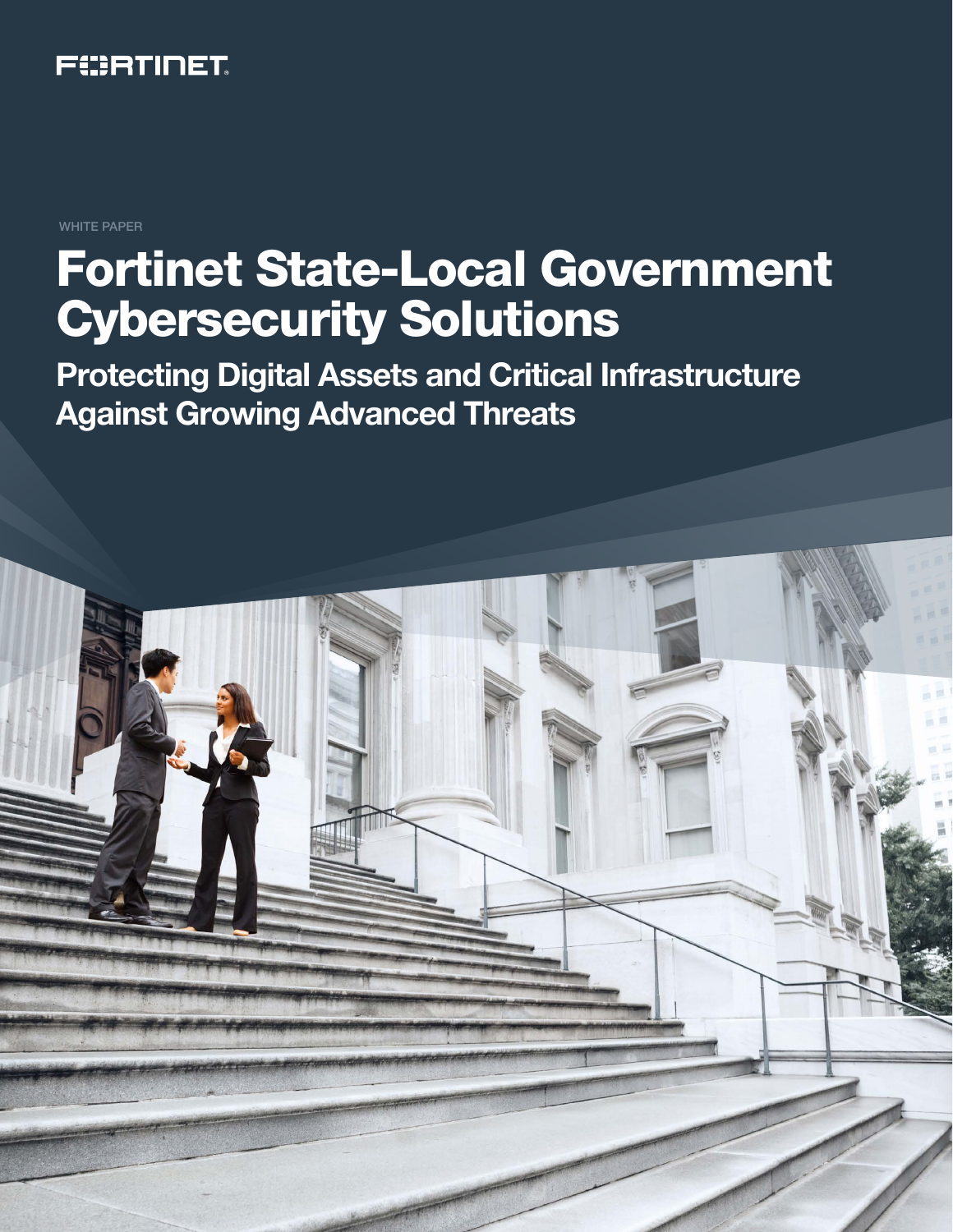# FIBRINET

# Executive Summary

State and local governments are often overshadowed by the federal government in public consciousness, but they provide vital services that are missed when they experience interruptions. Cities, counties, and states have recently been targeted with more frequent attacks, notably with ransomware, catching entities off guard and costing them millions of dollars. Fortinet cybersecurity solutions help governments to better prepare for potentially damaging attacks with a holistic, integrated security architecture that brings cyber and physical security under a single umbrella. Such an approach enables entities to respond to future attack vectors without ripping and replacing their security infrastructure every few years. It also optimizes the use of taxpayer funds by increasing operational efficiency and streamlining security operations.

Although the news media typically focuses much of its attention on the activities of the federal government, state and local governments are responsible for a variety of services that impact the everyday lives of every resident. Critical infrastructure like roads, bridges,



in the U.S. suffered 118 ransomware attacks in 2019<sup>-1</sup>

water and sewage systems, and public transportation are operated by state and local entities. Elections—even for federal offices—are administrated locally. Driver's licenses and other forms of identification are issued by the state government. And a vast majority of law enforcement personnel are employees of state and local entities.

This broad array of service offerings makes state and local governments attractive to a variety of cyber criminals.<sup>2</sup> Specifically, critical infrastructure is attractive to nation-state actors looking to create chaos and sow discord. The fact that personal information from every resident can be found in state databases is of interest to cyber criminals seeking to sell that information on the dark web. Hacktivists can wreak havoc with state and local government IT systems to make a political point.<sup>3</sup>

Adversaries can also shut down the IT systems of local governments in order to extract ransoms from desperate entities.<sup>4</sup> Ransomware targeting state and local governments is on the rise, with an average of more than two successful attacks on U.S. state and local governments per week in 2019.<sup>5</sup> With the help of federal and state resources, some entities, such as the city of Baltimore and 22 small local governments in Texas, have managed to avoid paying the ransom—but spent much more than the ransom amount to restore systems. Other entities, such as the cities of Riviera Beach and Lake City in Florida, had no choice but to pay.<sup>6</sup> This means the incentive for more ransomware attacks will remain—especially as long as there is a perception that state and local governments are unprepared for attacks.

Entities funded by taxpayers almost always operate on limited budgets, and many use some legacy technologies as a result. But many state and local governments have embraced digital technology to provide better service—and more transparency—to their citizens. As a result, innovative models of shared services between governments, innovation labs,<sup>7</sup> and new approaches to Internet-of-Things (IoT)enhanced public services<sup>8</sup> are now on the agenda. These advancements promise to improve customer service, public engagement, and community cohesiveness. But they also expand the attack surface.

# Key State-Local Government Cybersecurity Challenges

State and local governments face a number of different cybersecurity challenges:

#### Cost Optimization

State and local governments operate on limited budgets, and citizens are usually skeptical about proposed increases in spending. This sometimes results in reluctance on the part of elected officials to support major projects, not wanting to incur the wrath of voters. As a result, IT staff must be strategic about budget and resource allocation, with risks prioritized according to the potential impact on citizens and institutions. As the volume and velocity of attacks increase, state and local governments often do not have the option of adding headcount to address the issue. And even if new positions are approved, the cybersecurity skills shortage makes talent very expensive.<sup>9</sup>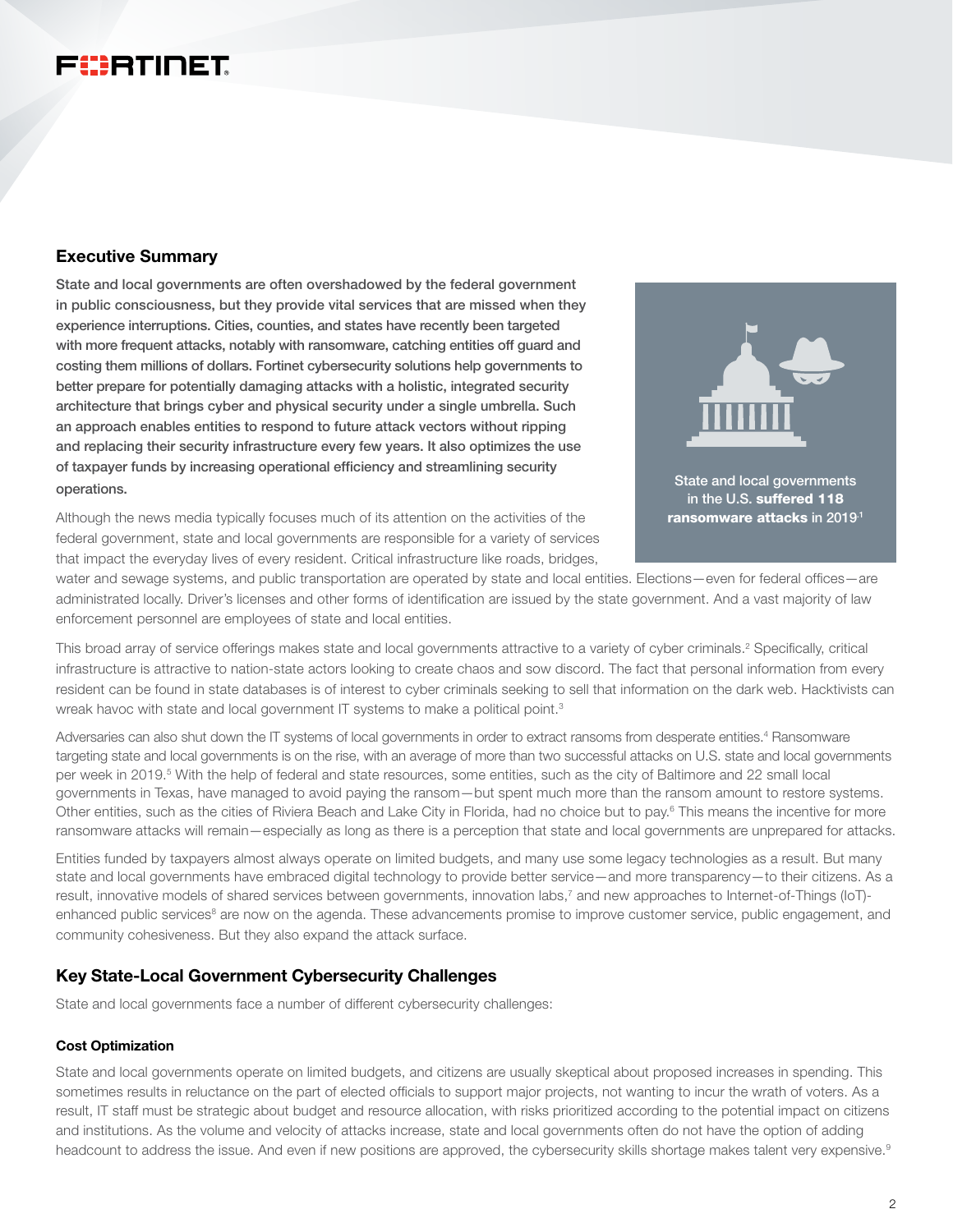#### Targeted Threats

State and local governments are heavily targeted with threats like ransomware. While some entities refuse to pay the ransom, others have no choice but to pay up. As a result, adversaries will target them in this way for the foreseeable future. Smaller entities often lack both the budget and the expertise to fight back, and larger governments might face extremely high remediation costs if they choose not to pay the ransom.

#### Digital Government Transformation

Many state and local governments are implementing digital transformation (DX) strategies,<sup>10</sup> notably migration of some or all services to the cloud and deployment of IoT devices such as sensors across critical infrastructure. However, these projects have slowed in the past year, and entities indicate that their migration strategies have proven more complicated, costly, and time-consuming than initially expected. Further, they need help with proper

"As cyber criminals' methods become more sophisticated, local governments' defenses often come up short, making them low-

hanging fruit."<sup>11</sup>

selection of service and deployment models and scalable and elastic IT-enabled capabilities provided as a service. IoT devices often lack adequate built-in security, and a fragmented security architecture can hamper efforts to harden them against attack.

#### Integration of Security Architecture

As the attack surface expands for a state or local government, cybersecurity teams often scramble to fill coverage gaps with point products. Over time, this results in a highly siloed security architecture filled with solutions that do not integrate or communicate with each other. This architectural fragmentation results in decreased visibility, delayed threat response, and operational inefficiencies. It also creates cost inefficiencies due to siloed, overlapping software and hardware license costs.

#### Compliance Reporting

Governments are accountable to the public, and compliance information is often a matter of public record. They must achieve and report compliance with regulations about the handling of personal information, protection of critical infrastructure, and environmental standards. Audits are frequent enough that redeploying staff to manual audit preparation each time will significantly slow the strategic initiatives they are working on with the remainder of their time.

# Use Cases

State and local governments can use Fortinet solutions to address various use cases that include:

#### Secure Access

State governments often have a complex web of users and device types using the network at a given time. Contractors and other third parties often have access to certain systems, and this introduces significant risk to state and local governments. As a result, ensuring that each login is authorized is a key priority. But simply requiring a username and password is not enough. Threat actors often gain their initial access to a network using stolen credentials from a third party.12

To provide secure access in a world where trust is not static, a multilayered approach is necessary. Multi-factor authentication provides a much more secure way for authorized users to access network resources. But additional layers of verification must be applied to both users and devices trying to log in. And the network must be intelligently segmented to restrict each portion of the network to those who need to see it.

Fortinet provides these levels of verification as a part of an integrated security architecture. FortiAuthenticator and FortiToken identity and access management tools provide multiple checks for users, and FortiNAC network access control (NAC) keeps track of devices that try to access network resources. Fortilnsight user and entity behavior analytics (UEBA) watches for anomalies in behavior that might indicate compromised user accounts or devices. FortiPresence presence analytics technology pinpoints where wireless devices were located when access was requested, and FortiDeceptor lures adversaries into revealing themselves. Intent-based segmentation features in FortiGate next-generation firewalls (NGFWs) segment the network according to evolving business needs, ensuring that users have access only to what they need to do their job.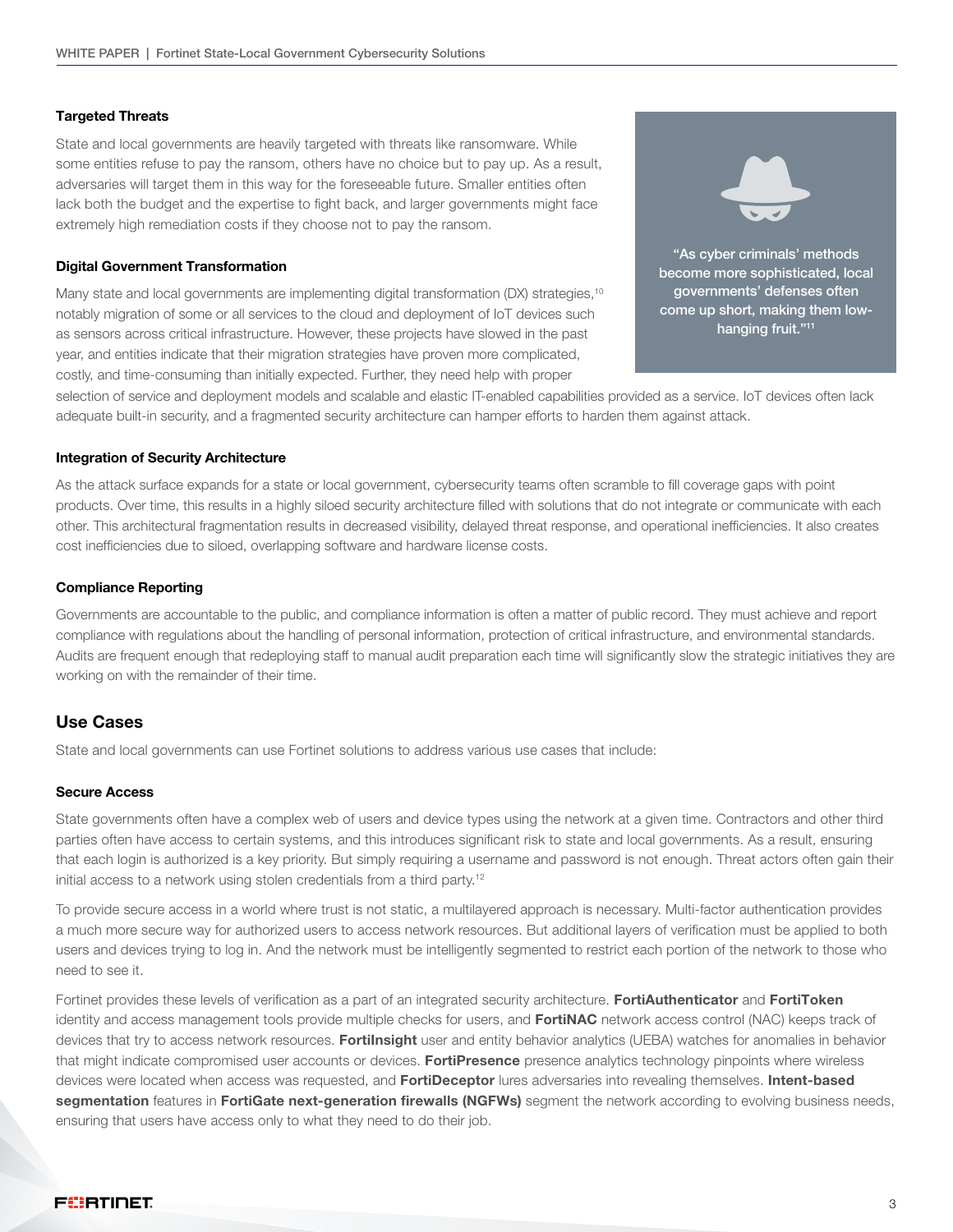# Security Operations

While some private-sector industries are outsourcing more of their security operations, growing numbers of state and local governments are bringing them in-house. An internal security operations center (SOC) makes sense for many entities, as it centralizes management of threat detection, analysis, and response while providing actionable insights about the best strategies for keeping the network secure going forward. As a further development of this trend, some state governments provide security operations as a shared service to individual state agencies and local government entities within their jurisdiction.

For the SOC to deliver value in terms of enhanced security and cost-effectiveness, its services must be powered by an integrated security architecture with broad protection, centralized visibility and control, and the ability to automate reporting and threat detection and response. For entities acting as a service provider to other agencies or governments, ensuring that the infrastructure is designed for multitenant use is crucial.

The Fortinet Security Fabric provides an end-to-end, integrated security architecture that supports comprehensive SOC operations for entities using the in-house or service

provider models. FortiGate NGFWs provide the foundation for this comprehensive architecture, and threat intelligence from FortiGuard Labs provides real-time insight into new threats so that response can be timely, and security services like Advanced Malware Protection, antivirus, and web filtering can be accessed through several FortiGuard Service Bundles for FortiGate. Built as multitenant from the ground up, FortiManager and FortiAnalyzer provide robust management and analytics tools for centralized visibility, control, and reporting on the overall security posture of each entity being served.

#### Integration of Voice, Cyber, and Physical Security

State and local governments maintain thousands of miles of water mains, sewage systems, roadways, bridges, public transportation lines, and other critical infrastructure—many of which are controlled and monitored with IoT devices. These connected sensors and cameras geographically extend a government's IT infrastructure—and its attack surface. Like other critical infrastructure, these systems can be the target of cyber criminals and nation-state actors whose goal is operational disruption, economic losses for the community, or even loss of life.

Such infrastructure can also be subject to coordinated cyber/physical attacks. As a result, protecting it involves an integrated approach to both cyber and physical security. Such integration will become increasingly important as emerging facial recognition and weapons detection technology comes online—and begins to be used by adversaries as well. Adding voice communications to the integrated architecture improves operational efficiency and enhances security.

The Fortinet Security Fabric enables state and local governments to integrate cybersecurity, physical security, wireless networking, and IP-based voice communications infrastructures for comprehensive protection. FortiCamera, FortiRecorder, FortiVoice, and FortiFone add surveillance and voice communications capabilities to the Fortinet Security Fabric. FortiAP wireless access points and FortiSwitch switches enable secure wireless networking to be added to the mix. Analytics tools like FortiAnalyzer, FortiPresence, and FortiSIEM can provide reporting and analysis on this entire infrastructure. And FortiNAC network access control monitors and verifies all these devices to protect the network.

#### Secure Remote Sites

Even smaller local governments have multiple locations from which different kinds of services are delivered in their communities, and larger ones have hundreds or thousands of assorted facilities. Providing connections between these branches and the main IT infrastructure has historically required expensive multiprotocol label switching (MPLS) infrastructure that is difficult to scale according to fluctuations in traffic, and the increasing use of cloud-based services often results in increased network traffic—and latency.

In response to these problems, software-defined wide-area network (SD-WAN) technology has moved into the mainstream in the past few years.14 SD-WAN enables network traffic to travel on the public internet. To keep such a network secure, SD-WAN technology should ideally be integrated with the cybersecurity infrastructure—and with the networking infrastructure at the remote location.

Fortinet Secure SD-WAN is built into FortiGate NGFWs, enabling a highly secure SD-WAN solution without adding additional hardware. It allows network traffic to travel not only on the public internet but also over a virtual WAN (vWAN) within select public clouds. At the remote locations, Fortinet SD-Branch solutions extend the Fortinet Security Fabric to the access layer at each branch. FortiNAC network access control verifies devices connecting to the network, and FortiAP wireless access points and FortiSwitch switches enable secure Wi-Fi at branches.

"For now, these [ransomware] attacks on local governments appear to be the result of cyber crime. However, these same targets are also vulnerable to acts of cyber warfare or attacks perpetrated by nation-states."13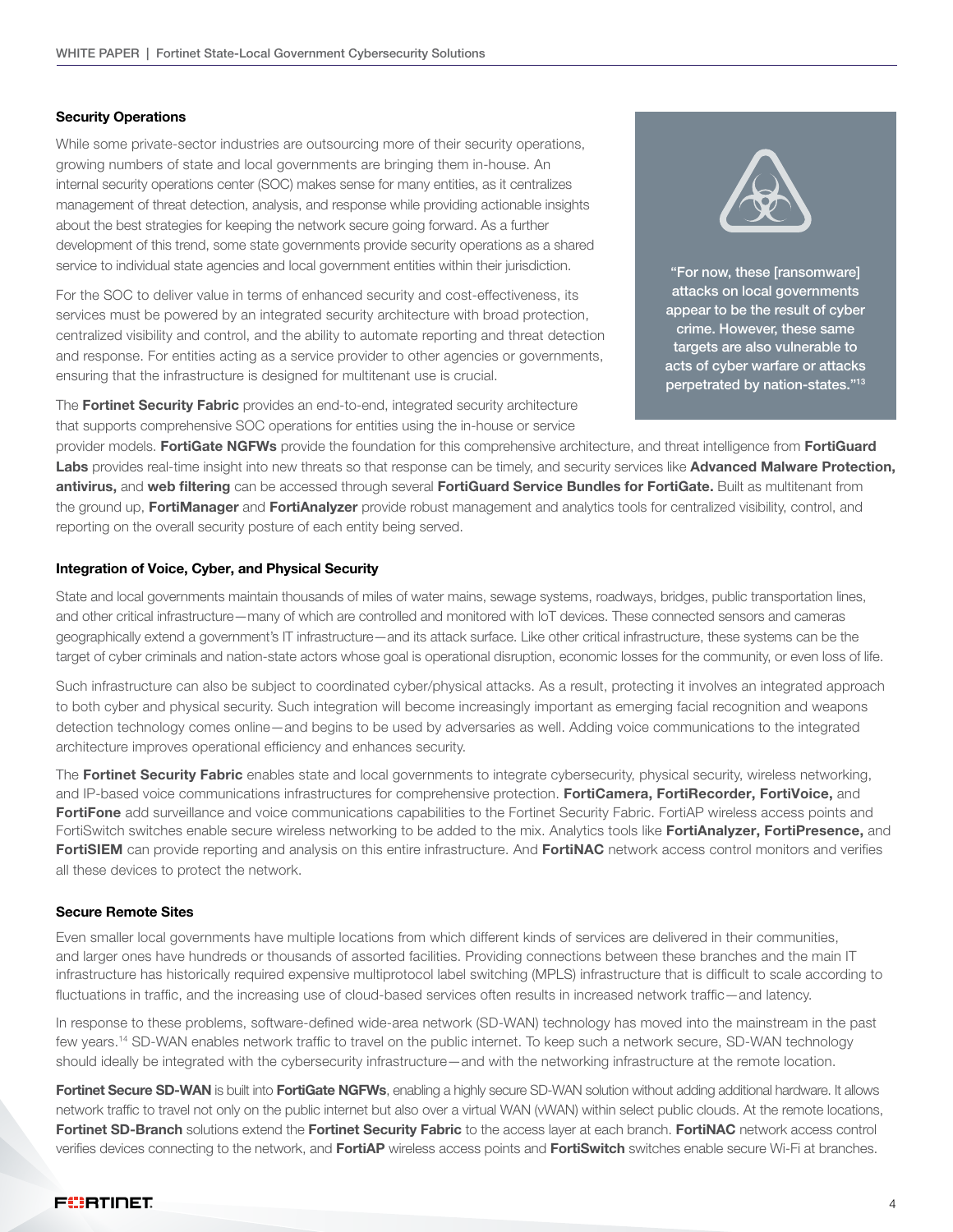#### Advanced Threat Detection

The threat landscape for state and local governments is increasing in volume, velocity, and sophistication. Manual threat response during business hours is no longer sufficient, and even 24-hour manual coverage cannot keep up with threats that move at machine speed. State and local governments need access to robust, real-time threat intelligence with automated response policies to combat unknown, including zero-day threats, and targeted attacks.

FortiGuard Labs collects threat intelligence from a large global network of sensors, and has maintained an artificial intelligence (AI)-powered self-evolving detection system (SEDS) for nearly eight years. For all this time, the SEDS has refined its algorithms using machine learning (ML), resulting in extremely accurate, real-time identification of unknown threats across the entire Fortinet Security Fabric. FortiSandbox and Fortilsolator use AI to provide additional layers of zero-day threat detection. Further, the Fortinet Advanced **Malware Protection** service provides broad protection against malware-based attacks.

#### Digital Government

The way citizens interface with their state and local governments has been transformed over the past decade, with everything from utility payments to fishing licenses available via mobile app or other online processes. IoT devices provide information on everything from traffic conditions, to water quality, to the wait time at smog check stations. These services are often powered by applications residing in a hybrid cloud infrastructure. These multiple clouds have come to contain much of the sensitive data held by an entity, and must be seen as a part of the government's overall network.

As entities adopt more and more services across this distributed architecture, the default is to use the native cybersecurity tools offered by each public cloud provider. However, these solutions do not communicate with each other. The result is multiple silos in the security architecture, necessitating a lot of manual work on the part of busy cybersecurity

team members in reporting and threat response. As state and local government networks get more complex and the threat landscape becomes more advanced, it is increasingly important to simplify the security architecture by achieving integration and consistent policy management across the infrastructure.

Fortinet Dynamic Cloud Security solutions, part of the Fortinet Security Fabric, deliver this integration by providing a single-paneof-glass view of the entire cloud infrastructure. They feature *native integration* with all major public cloud providers, *broad protection* to cover all elements of the attack surface, and *management and automation* features that enable consistent, timely threat detection and response through automation.

# Fortinet Differentiators

Fortinet offers state and local governments a series of distinct advantages, including:

#### Integrated Platform

Fortinet delivers a flexible platform for building an end-to-end, integrated security architecture. This integration can span from a state or local government's critical infrastructure to its public services, from the data center to the endpoint to multiple clouds, and from physical security to voice communications to cybersecurity. It includes an open application programming interface (API) and Fabric Connectors to integrate third-party security tools.

#### Remote Location Networking and Security

Fortinet offers a comprehensive SD-WAN, networking, and cybersecurity infrastructure for branch locations and field sites that provides optimal security and improves network performance. Network traffic can securely travel over the public internet, helping state and local governments avoid the high cost of MPLS connections.



"Better to prepare a way to protect and restore the data without paying off criminals, but this must be done in advance of an incident."15



7 in 10 state IT leaders will devote most of their IT investments toward private, public, or hybrid cloud models over the next three years.<sup>16</sup>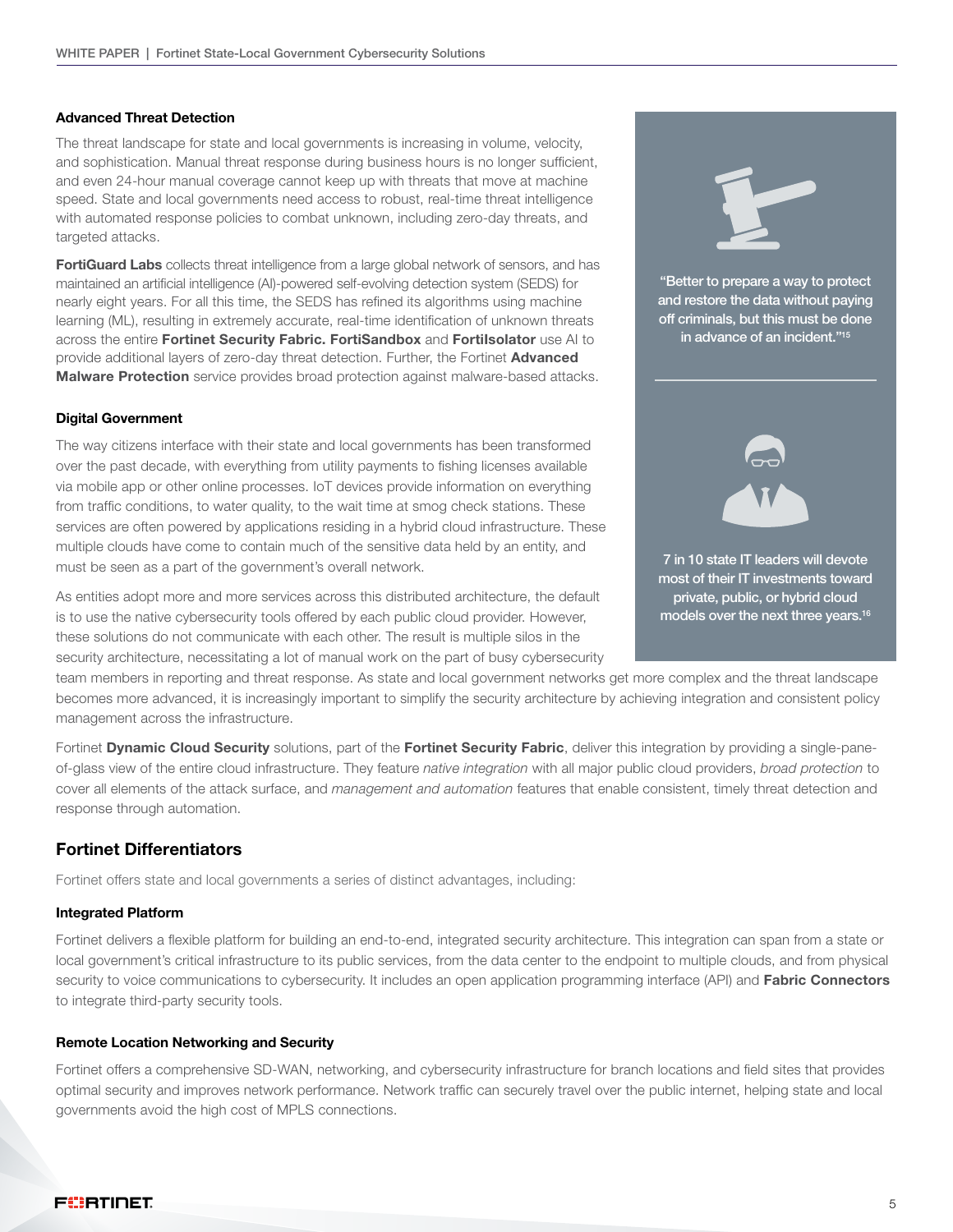# Insider Threat Protection

Governments face especially high risk from third parties and insiders who perpetrate accidental and deliberate attacks. Fortinet delivers a comprehensive solution to guard against these threats with identity and access management tools supplemented by NAC, intent-based segmentation, deception technology, and UEBA.

# Robust Threat Intelligence

FortiGuard Labs delivers comprehensive intelligence from a large global network of NGFWs, sandboxes, and an AI-powered SEDS that has refined its algorithms using ML training for nearly eight years. The result: extremely accurate detection of new threats with almost no false positives.

# Industry Leadership

Fortinet is recognized as a Leader in the Gartner Magic Quadrant for Network Firewalls.17 The company has also achieved nine "Recommended" ratings from NSS Labs and achieved the best score in its NGFW Security Value Map.18

# Conclusion

State and local governments are increasingly targeted by cyber criminals, and they must be prepared to fight back against potentially devastating attacks. The Fortinet Security Fabric helps unify an entity's security architecture, simplifying security operations while providing real-time, multilayered threat response.



Figure 1: State and local government cybersecurity solutions from Fortinet address multiple use cases with a broad, integrated, and automated approach to security.



"[S]tate governments must take digital transformation and security transformation seriously, particularly as endpoints expand and attacks become increasingly frequent, volumetric, and complex."19